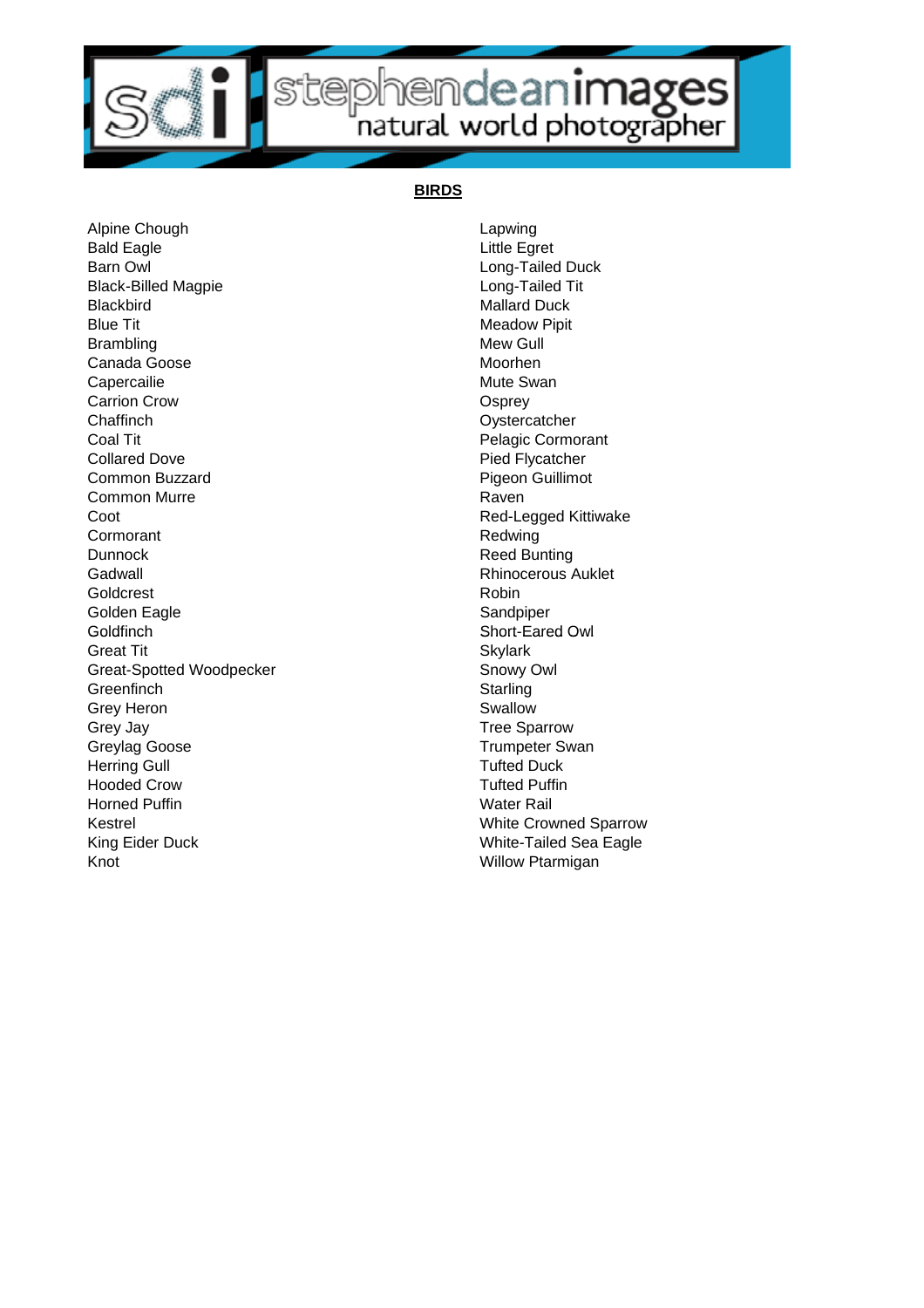

## **MAMMALS**

Amur or Siberian Tiger (captive) **Ibex** Arctic Fox (summer coat - captive) Least Chipmunk Arctic Ground Squirrel Lynx Badger Moose Moose Beaver Mountain Hare (summer coat) Bison Mule Deer Black Bear Musk Ox Bottlenose Dolphin **Pika** Caribou **Pine Martin (captive)** Dall Sheep Polecate All Sheep Polecate All Sheep Polecate All Sheep Polecate All Sheep Polecate Dall's Porpoise **Rabbit** Rabbit Elk Red Deer European Bison (captive) **Red Fox** European Grey Wolf (captive) **Red Squirrel (North American)** European Otter **Roe Deer** Roe Deer Fallow Deer Scottish Wildcat (captive) Grey Seal Sea Otter New York 1989 Grey Squirrel **Sitka Black-Tailed Deer** Grizzly / Brown Bear Snowshoe Hare (summer coat) Harbour Seal **Stellar's Sealion** Humpback Whale Humpback Whale